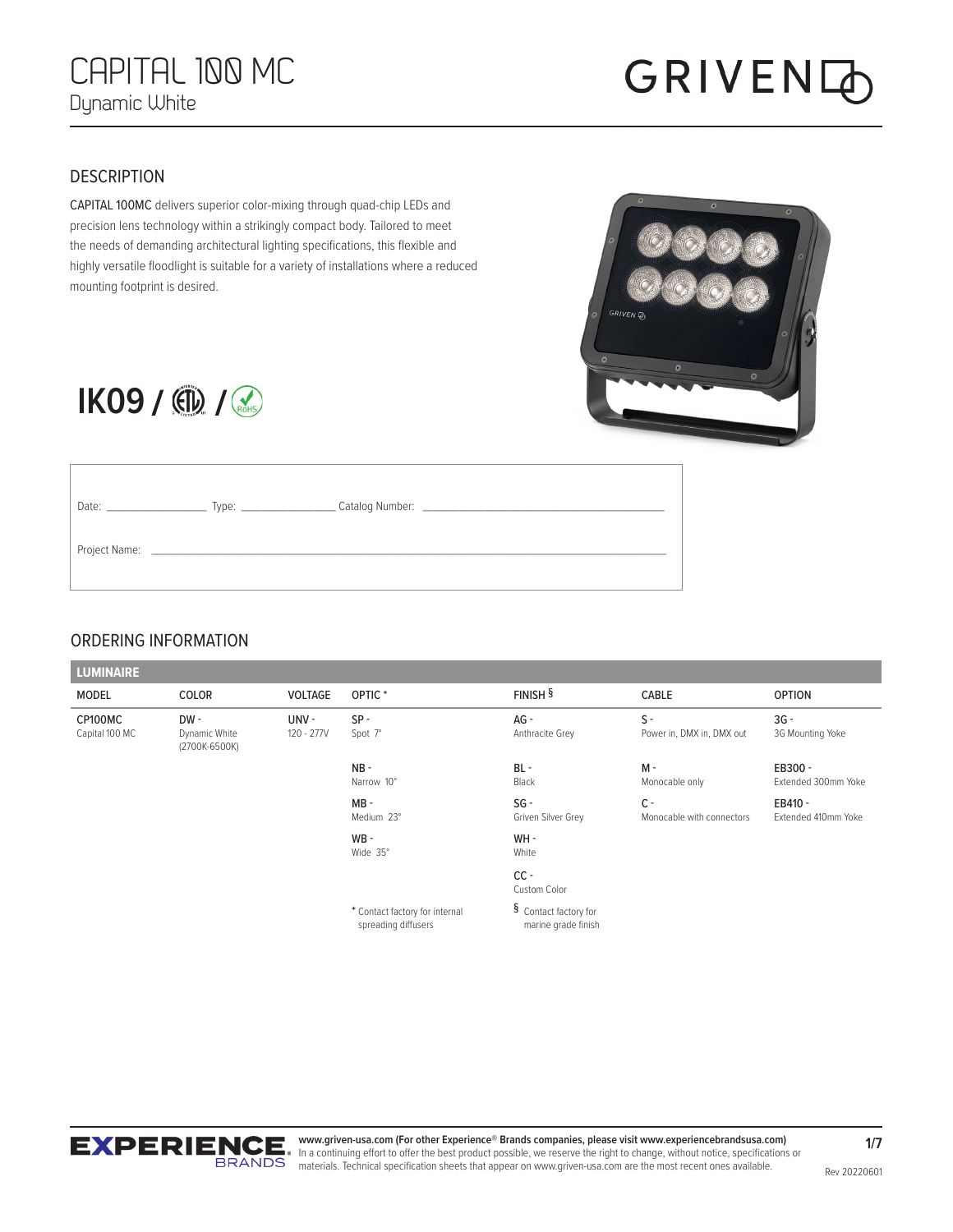### CAPITAL 100 MC Dynamic White

# **GRIVEN**

|                    |                                  | <b>CAPITAL 100 MC</b>                               |
|--------------------|----------------------------------|-----------------------------------------------------|
| PHYSICAL           | <b>HOUSING</b>                   | Die-cast aluminum                                   |
|                    | <b>HOUSING DIMENSIONS</b>        | 11-1/8"w x 9"h x 3-1/4"d                            |
|                    | <b>OVERALL DIMENSIONS</b>        | 11-1/8"w x 11-1/8"h x 3-1/4"d                       |
|                    | <b>WEIGHT</b>                    | 12 lbs                                              |
|                    | EPA                              | $0.79$ ft <sup>2</sup>                              |
|                    | <b>OPERATING TEMPERATURE</b>     | -40°C to 50°C (-40°F to 122°F)                      |
|                    |                                  |                                                     |
| <b>PHOTOMETRIC</b> | LED                              | Dynamic White (2700K-6500K)                         |
|                    | # LEDS                           | 8 quad-chip LEDs                                    |
|                    | <b>DELIVERED LUMEN OUTPUT</b>    | 3027 to 3219 lumens                                 |
|                    | <b>EFFICACY</b>                  | Up to 44 lumens per watt                            |
|                    | <b>L70 LUMEN MAINTENANCE</b>     | 100,000 Hours @ 25°C                                |
|                    | # DISTRIBUTIONS                  | Four                                                |
|                    | <b>LIGHT CONTROL ACCESSORIES</b> | Visor, Snoot, Spreading Diffusers (Contact Factory) |

| <b>LIGHT DISTRIBUTIONS*</b>                    | <b>DISTRIBUTION</b> | <b>BEAM ANGLE</b> | <b>LUMENS</b> | <b>MAX CANDELA</b> |
|------------------------------------------------|---------------------|-------------------|---------------|--------------------|
|                                                | <b>SPOT</b>         |                   | 3219          | 134.901            |
|                                                | <b>NARROW</b>       | $10^{\circ}$      | 3110          | 76,040             |
| * Values based on full<br>dynamic white output | <b>MEDIUM</b>       | $23^\circ$        | 3062          | 17,232             |
|                                                | <b>WIDE</b>         | $35^\circ$        | 3027          | 8,470              |

| <b>ELECTRICAL</b> | <b>POWER CONSUMPTION</b> | 74 watts max                                                                                                                                                                                                           |  |
|-------------------|--------------------------|------------------------------------------------------------------------------------------------------------------------------------------------------------------------------------------------------------------------|--|
|                   | AMPERAGE                 | $0.6$ A @ 120VAC<br>0.3 A @ 277VAC                                                                                                                                                                                     |  |
|                   | CONTROL PROTOCOLS*       | DMX-RDM. Includes onboard standalone sequencing or master-satellite operation without DMX<br>control systems when programmed with infra-red remote (Ordering code AL1321)<br>* See separate DMX Mode Application Sheet |  |
|                   |                          |                                                                                                                                                                                                                        |  |

| <b>CERTIFICATIONS</b> | <b>SAFETY</b><br><b>ETL Listed for Wet Locations</b> |                  |
|-----------------------|------------------------------------------------------|------------------|
|                       | INGRESS PROTECTION                                   | IP <sub>67</sub> |
|                       | <b>IMPACT RATING</b>                                 | <b>IK10</b>      |
|                       | EUROPEAN                                             | RoHS             |



**2/7**

**www.griven-usa.com (For other Experience® Brands companies, please visit www.experiencebrandsusa.com)** In a continuing effort to offer the best product possible, we reserve the right to change, without notice, specifications or **ERANDS** materials. Technical specification sheets that appear on www.griven-usa.com are the most recent ones available.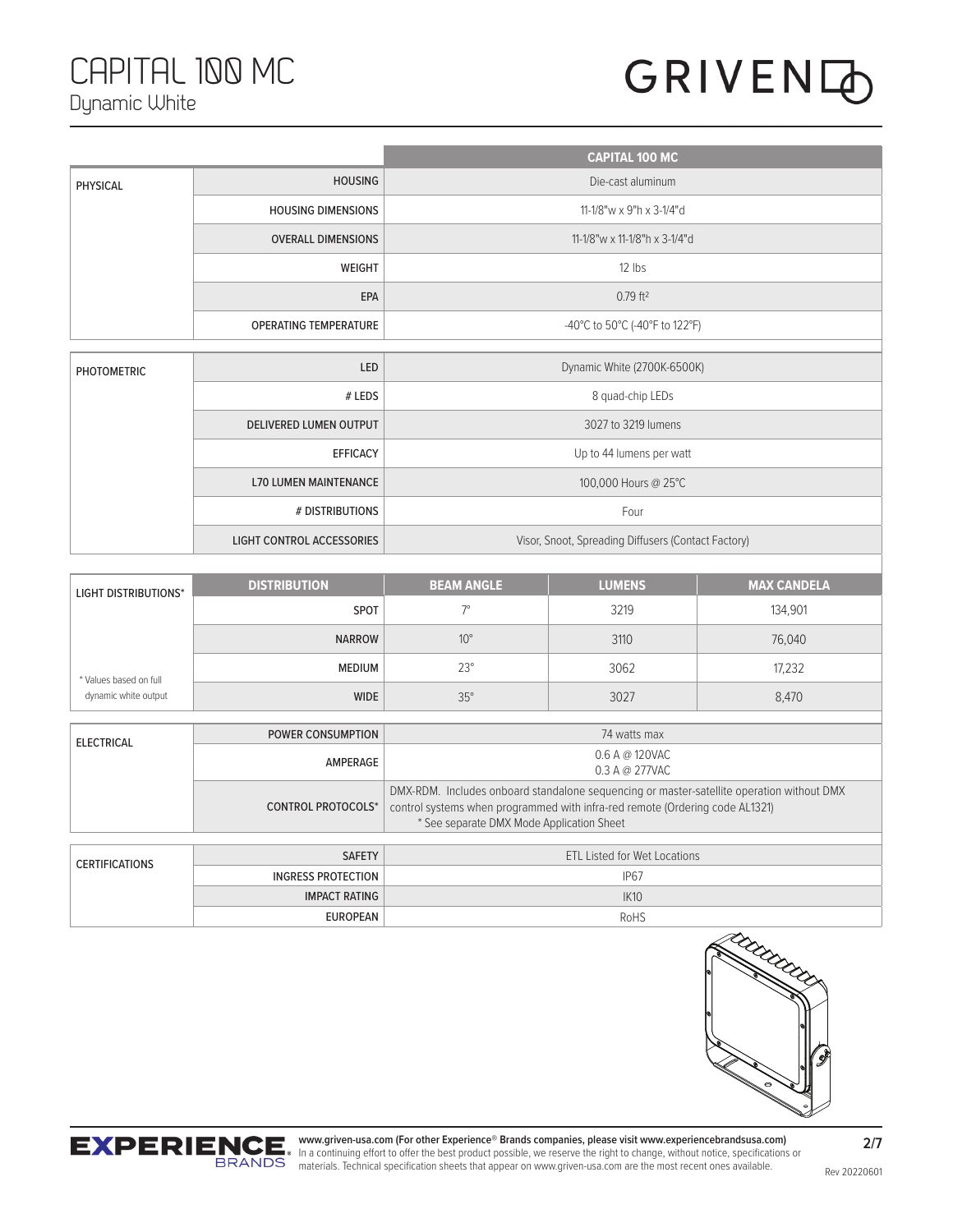#### DIMENSIONS

All dimensions are shown in inches unless otherwise noted.





#### MOUNTING





**3/7**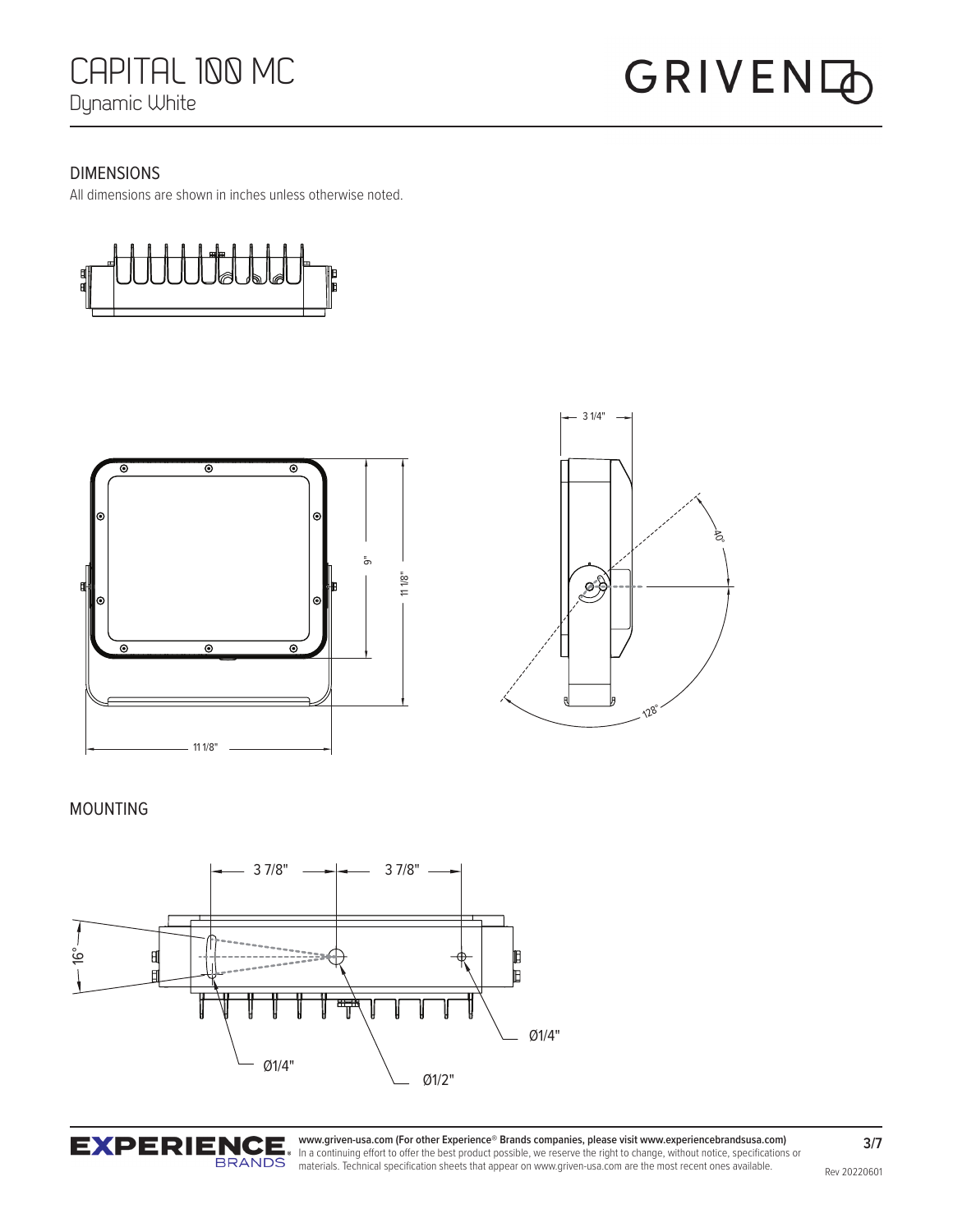#### PHOTOMETRICS - DYNAMIC WHITE CANDELA DISTRIBUTION THE NURICAL



Max Candela 3,219 / 134,901 LM Max Candela 3,062 / 17,232 LM Max Candela 3,110 / 76,040 LM



· HORIZONTAL



WIDE 35° (WB)



Max Candela 3,027 / 8,470 LM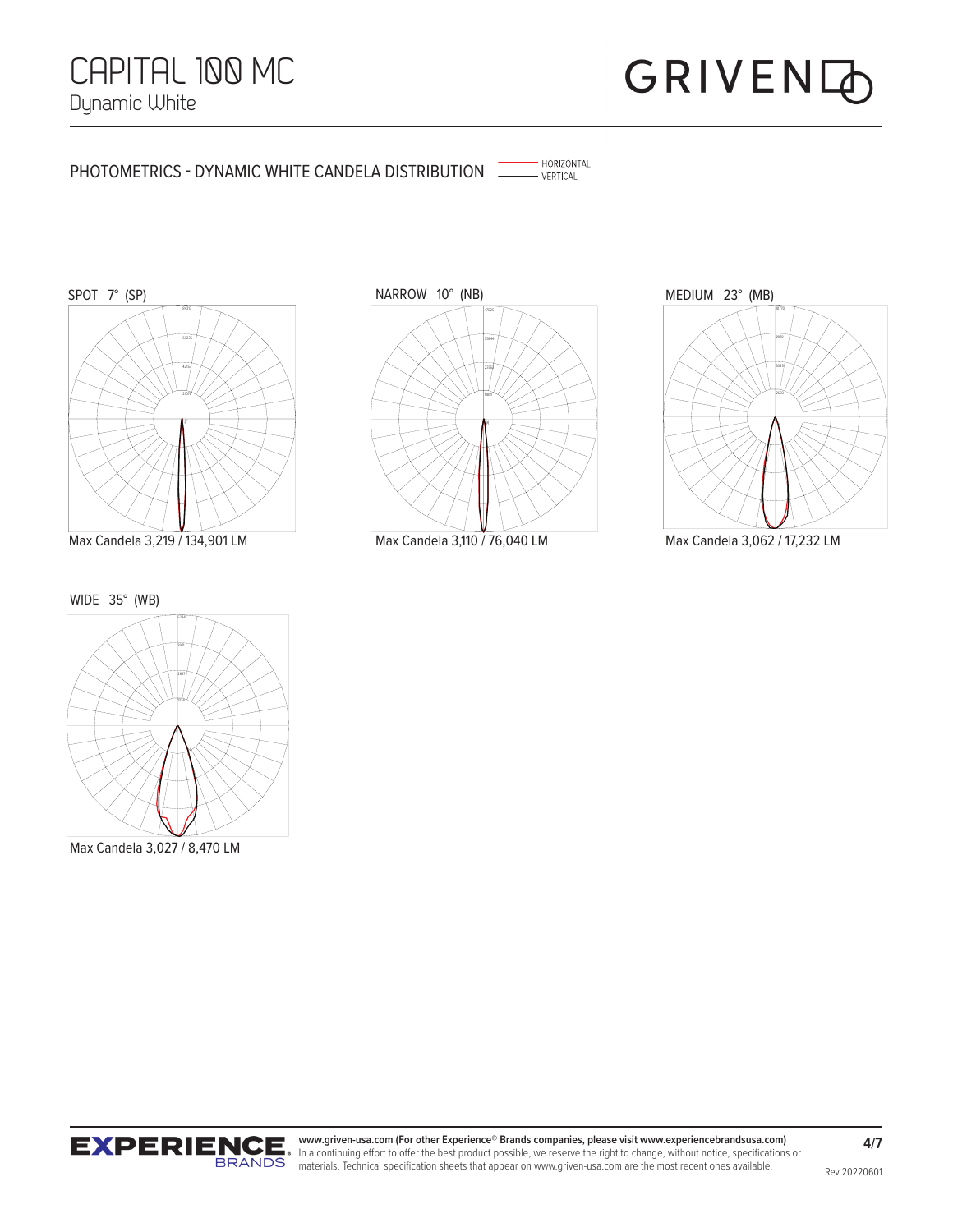### GRIVENQ





**AL8233** Snoot



**AL1321** Infrared Remote Control



**AL8227** 300mm Yoke

**www.griven-usa.com (For other Experience® Brands companies, please visit www.experiencebrandsusa.com) EXPERIENCE** In a continuing effort to offer the best product possible, we reserve the right to change, without notice, specifications or **ERANDS** materials. Technical specification sheets that appear on www.griven-usa.com are the most recent ones available.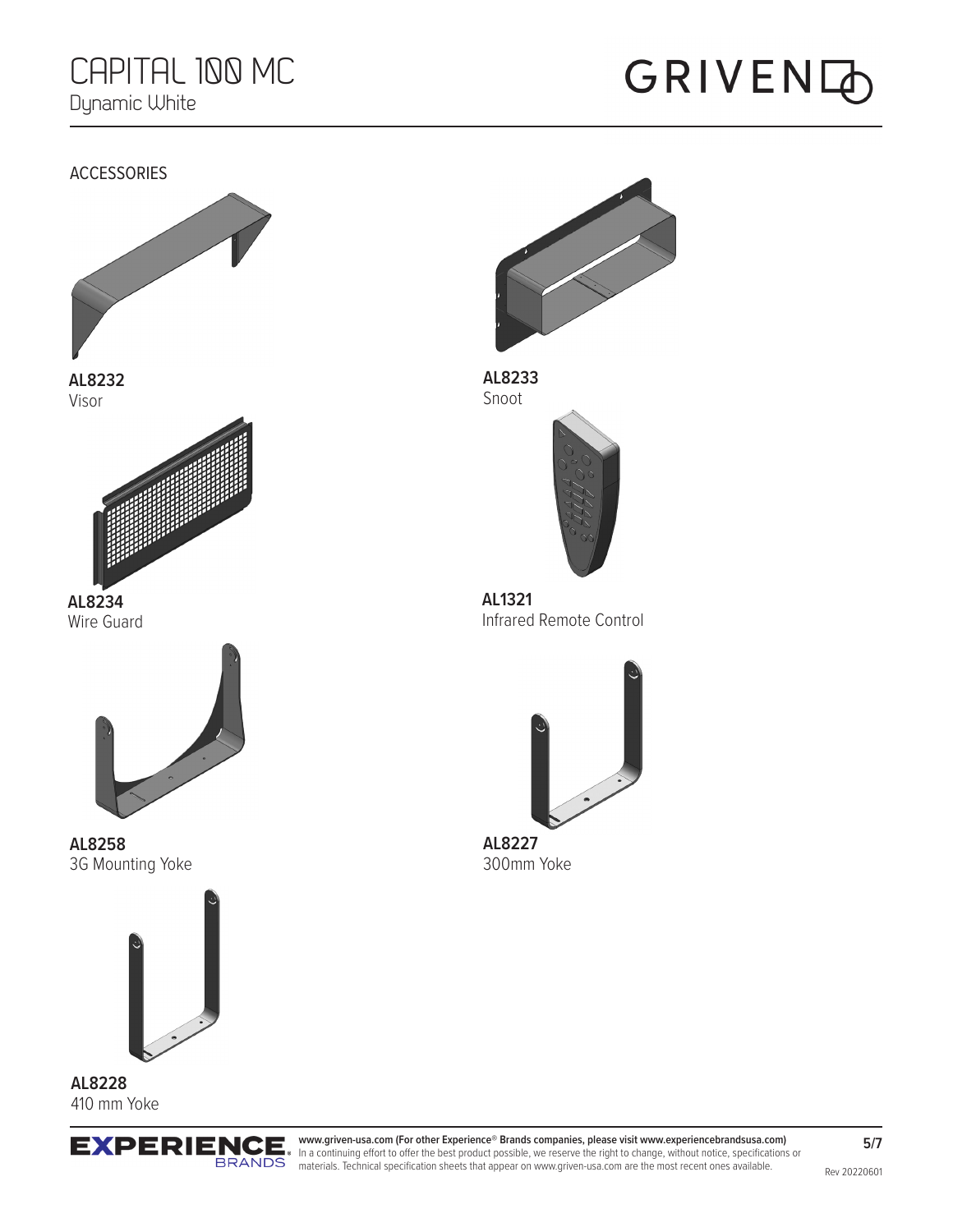#### **Connection**

**"S" type cable ( Power in, DMX In, DMX Out )**



**"C" type cable ( Monocable + connectors )**



**Note: the power and signal connections of S and M cable types can be carried out by using the connection kit included in the packing box. Follow the instructions provided along with the connection kit.**